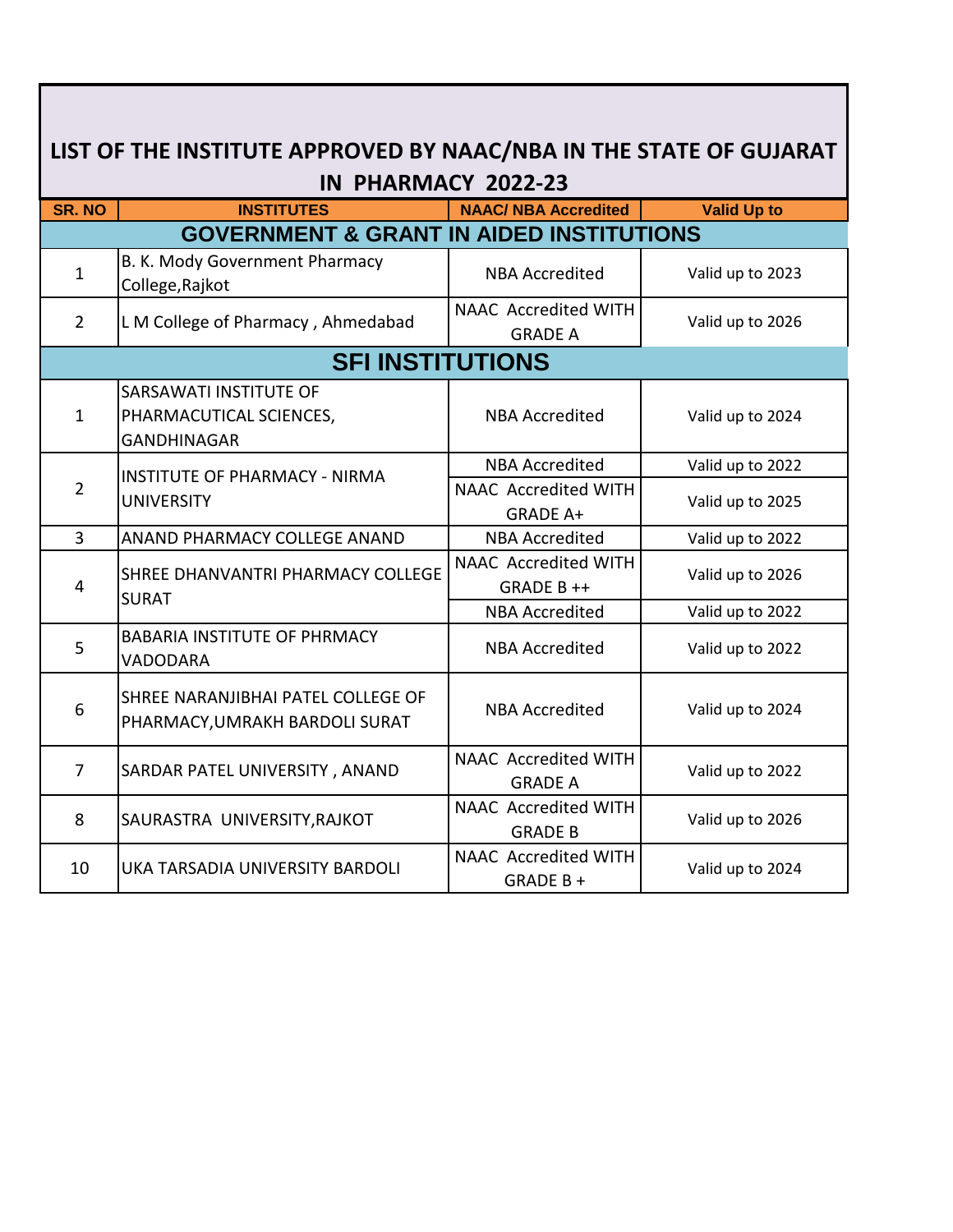| LIST OF THE INSTITUTE APPROVED BY NAAC/NBA IN THE STATE OF GUJARAT |                                                                                                                                                                                                                        |                                                     |                                      |                       |  |  |
|--------------------------------------------------------------------|------------------------------------------------------------------------------------------------------------------------------------------------------------------------------------------------------------------------|-----------------------------------------------------|--------------------------------------|-----------------------|--|--|
| IN                                                                 |                                                                                                                                                                                                                        |                                                     |                                      |                       |  |  |
| <b>ENGINEERING/TECHNOLOGY 2022-23</b>                              |                                                                                                                                                                                                                        |                                                     |                                      |                       |  |  |
| <b>SR. NO</b>                                                      | <b>INSTITUTES</b>                                                                                                                                                                                                      | <b>COURSES</b>                                      | <b>NAAC/NBA</b><br><b>Accredited</b> | <b>Valid Up</b><br>to |  |  |
|                                                                    |                                                                                                                                                                                                                        | <b>GOVERNMENT &amp; GRANT IN AIDED INSTITUTIONS</b> |                                      |                       |  |  |
|                                                                    | L. D. COLLEGE OF ENGINEERING,<br><b>AHMEDABAD</b><br>Opp. Gujarat University, Navrangpura,<br>Ahmedabad - 380 015<br>Phone: 079-26306752 Fax - 079-26304118<br>www.ldceahd.org<br>e-mail: Idce-abad-dte@gujarat.gov.in | <b>CIVIL ENGINEERING</b>                            | <b>NBA</b><br><b>Accredited</b>      | Valid up<br>to 2022   |  |  |
|                                                                    |                                                                                                                                                                                                                        | ELECTRICAL ENGINEERING                              |                                      |                       |  |  |
| $\mathbf{1}$                                                       |                                                                                                                                                                                                                        | MECHANICAL ENGINEERING                              |                                      |                       |  |  |
|                                                                    |                                                                                                                                                                                                                        | CHEMICAL ENGINEERING                                |                                      | Valid up<br>to 2024   |  |  |
|                                                                    |                                                                                                                                                                                                                        | INSTRUMENTATION AND CONTROL                         |                                      |                       |  |  |
|                                                                    | VISHWAKARMA GOVERNMENT                                                                                                                                                                                                 | <b>CIVIL ENGINEERING</b>                            |                                      |                       |  |  |
|                                                                    | <b>ENGINEERING COLLEGE, CHANDKHEDA</b>                                                                                                                                                                                 | <b>CHEMICAL ENGINEERING</b>                         |                                      |                       |  |  |
| $\overline{2}$                                                     | Visat-Koba Road,<br>Chandkheda, Dist-Ahmedabad-382 424 Phone:                                                                                                                                                          | <b>INFORMATION TECHNOLOGY</b>                       | <b>NBA</b><br><b>Accredited</b>      | Valid up<br>to 2022   |  |  |
|                                                                    | 079-23293866 Fax: 079-23293866                                                                                                                                                                                         | MECHANICAL ENGINEERING                              |                                      |                       |  |  |
|                                                                    | www.vgecg.ac.in                                                                                                                                                                                                        |                                                     |                                      |                       |  |  |
|                                                                    | e-mail: vgec-abad-dte@gujarat.gov.in                                                                                                                                                                                   |                                                     |                                      |                       |  |  |
|                                                                    | <b>GOVERNMENT ENGINEERING</b>                                                                                                                                                                                          | MECHANICAL ENGINEERING                              |                                      |                       |  |  |
| 3                                                                  | COLLEGE, MODASA Shamalaji Road,<br>Modasa - 383 315, Dist : Aravalli Phone : 02774-                                                                                                                                    |                                                     | <b>NBA</b>                           | Valid up              |  |  |
|                                                                    | 242634 Fax: 02774-242633                                                                                                                                                                                               |                                                     | <b>Accredited</b>                    | to 2024               |  |  |
|                                                                    | www.gecmodasa.ac.in                                                                                                                                                                                                    |                                                     |                                      |                       |  |  |
|                                                                    | <b>GOVERNMENT ENGINEERING</b>                                                                                                                                                                                          | MECHANICAL ENGINEERING                              |                                      |                       |  |  |
|                                                                    | <b>COLLEGE, RAJKOT</b> Mavdi-Kankot Road,                                                                                                                                                                              |                                                     | <b>NBA</b>                           | Valid up              |  |  |
| 4                                                                  | Near Hanuman Mandir, Near Krishna Nagar,<br>Villege: Kankot-360 005 Phone: 0281-2924062                                                                                                                                | <b>CIVIL ENGINEERING</b>                            | <b>Accredited</b>                    | to 2025               |  |  |
|                                                                    | www.gecrajkot.ac.in                                                                                                                                                                                                    |                                                     |                                      |                       |  |  |
|                                                                    | <b>GOVERNMENT ENGINEERING</b>                                                                                                                                                                                          | MECHANICAL ENGINEERING                              |                                      |                       |  |  |
|                                                                    | <b>COLLEGE, PALANPUR Ahmedabad-</b>                                                                                                                                                                                    |                                                     |                                      |                       |  |  |
| 5                                                                  | Palanpur Highway, At: Jagana, Ta: Palanpur,                                                                                                                                                                            |                                                     | <b>NBA</b>                           | Valid up<br>to 2025   |  |  |
|                                                                    | Dist: Banaskantha. Phone: 02742-220005                                                                                                                                                                                 |                                                     | <b>Accredited</b>                    |                       |  |  |
|                                                                    | www.gecpl.cteguj.in                                                                                                                                                                                                    |                                                     |                                      |                       |  |  |
|                                                                    | <b>GOVERNMENT ENGINEERING</b><br><b>COLLEGE, GANDHINAGAR</b>                                                                                                                                                           |                                                     |                                      |                       |  |  |
| 6                                                                  | Sector-28, Near Pasu jaivik Sanstha,                                                                                                                                                                                   | <b>METALLURGY</b>                                   | <b>NBA</b>                           | Valid up              |  |  |
|                                                                    | Gandhinagar - 382 028 Fax:079-23215965                                                                                                                                                                                 |                                                     | <b>Accredited</b>                    | to 2024               |  |  |
|                                                                    | www.gecg28.ac.in                                                                                                                                                                                                       |                                                     |                                      |                       |  |  |
| 7                                                                  | <b>GOVERNMENT ENGINEERING</b><br>COLLEGE, DAHOD Jalod road, Dahod-389                                                                                                                                                  | MECHANICAL ENGINEERING                              | <b>NBA</b>                           | Valid up              |  |  |
|                                                                    | 151 Phone: 02673-263780 Fax:02673-263780                                                                                                                                                                               |                                                     | <b>Accredited</b>                    | to 2025               |  |  |
|                                                                    | www.gecdahod.ac.in                                                                                                                                                                                                     |                                                     |                                      |                       |  |  |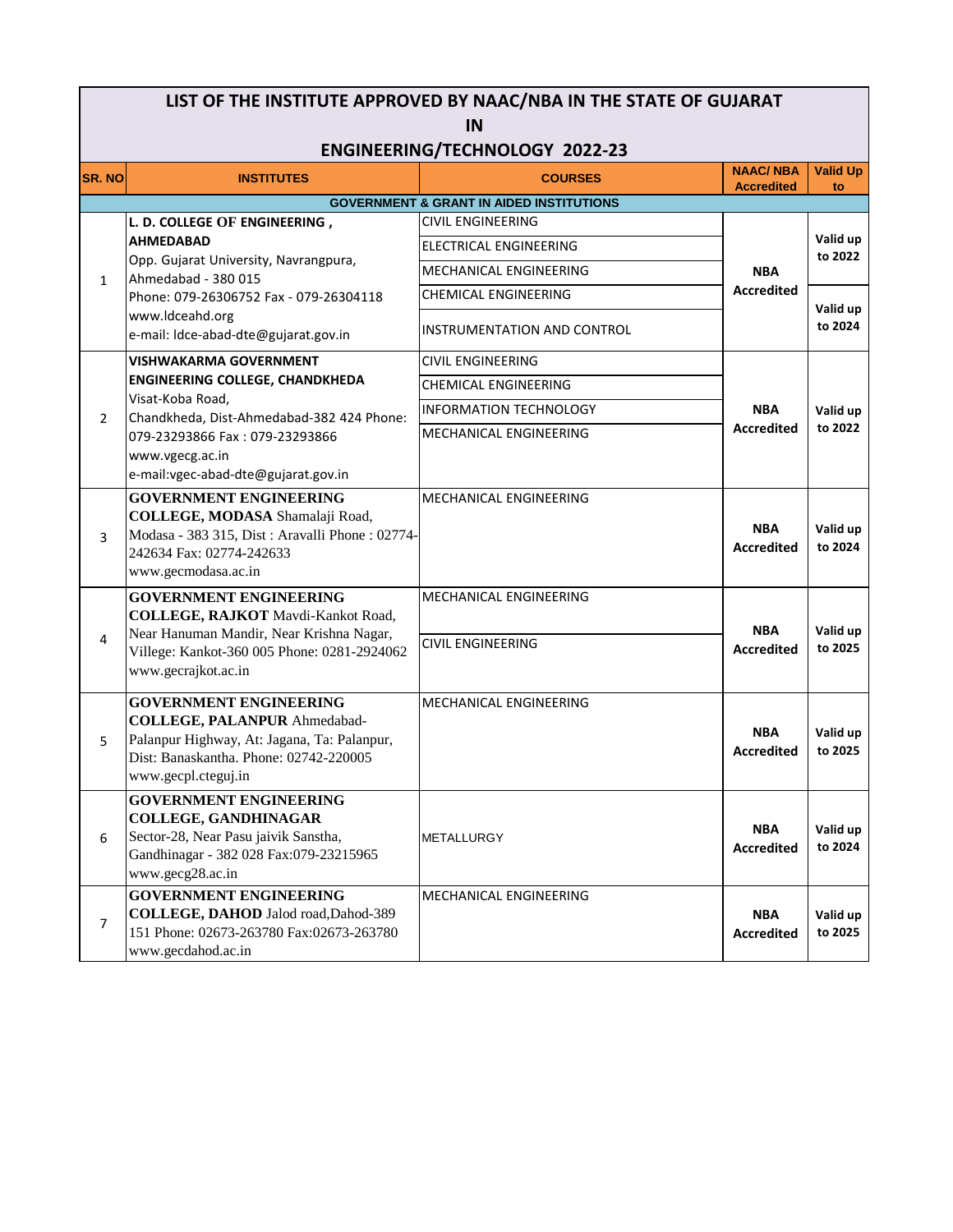| LIST OF THE INSTITUTE APPROVED BY NAAC/NBA IN THE STATE OF GUJARAT<br>IN |                                                                                                                                                                                                                                                                                                                               |                                                                                                                                                                                                                                                                                                                                                              |                                                                          |                        |  |
|--------------------------------------------------------------------------|-------------------------------------------------------------------------------------------------------------------------------------------------------------------------------------------------------------------------------------------------------------------------------------------------------------------------------|--------------------------------------------------------------------------------------------------------------------------------------------------------------------------------------------------------------------------------------------------------------------------------------------------------------------------------------------------------------|--------------------------------------------------------------------------|------------------------|--|
| <b>ENGINEERING/TECHNOLOGY 2022-23</b>                                    |                                                                                                                                                                                                                                                                                                                               |                                                                                                                                                                                                                                                                                                                                                              |                                                                          |                        |  |
| <b>SR. NO</b>                                                            | <b>INSTITUTES</b>                                                                                                                                                                                                                                                                                                             | <b>COURSES</b>                                                                                                                                                                                                                                                                                                                                               | <b>NAAC/NBA</b><br><b>Accredited</b>                                     | <b>Valid Up</b><br>to  |  |
| 8                                                                        | <b>FACULTY OF TECHNOLOGY &amp; ENGINEERING,</b><br>MSU, VADODARA*,(Constituent Institute of M.<br>S. University,, Baroda), M. S. University<br>Kalabhavan,, Vadodara-390 001., Phone: 0265-<br>2434188, Fax: 0265-<br>2423898, www.msubaroda.ac.in, e-mail: dean-<br>techno@msubaroda.ac.in<br>*** University Approved Course | <b>CHEMICAL ENGINEERING</b><br><b>CIVIL ENGINEERING</b><br><b>COMPUTER SCIENCE &amp; ENGINEERING</b><br><b>ELECTRICAL ENGINEERING</b><br><b>ELECTRONICS ENGINEERING</b><br>MECHANICAL ENGINEERING<br>METALLURGICAL AND MATERIALS ENGINEERING<br><b>TEXTILE ENGINEERING</b><br><b>TEXTILE PROCESSING</b><br><b>TEXTILE TECHNOLOGY</b><br>WATER MANAGEMENT *** | <b>NAAC</b><br><b>ACCREDITED</b><br><b>With Grade</b><br>A               | Valid up<br>to 2021    |  |
| 9                                                                        | FACULTY OF TECHNOLOGY, DDU, NADIAD*<br>(Constituent Institute of Dharamsinh Desai<br>University, Nadiad)<br>Nadiad Dist-Kheda-38 7001<br>Phone: 0268-2520502, Fax: 0268-2520501<br>www.ddu.ac.in, e-mail: deantechno@ddu.ac.in                                                                                                | <b>CHEMICAL ENGINEERING</b><br><b>CIVIL ENGINEERING</b><br><b>COMPUTER ENGINEERING</b><br>ELECTRONICS & COMMUNICATION ENGINEERING<br>INSTRUMENTATION & CONTROL ENGINEERING                                                                                                                                                                                   | <b>NAAC</b><br><b>ACCREDITED</b><br><b>With Grade</b><br>$B^{\text{++}}$ | Valid<br>up to<br>2021 |  |
| 10                                                                       | BIRLA VISHVAKARMA MAHAVIDHYALAYA,<br>VALLABHVIDYANAGAR (GIA), Ta & Dist-Anand,<br>Pin-388 120, Phone: 02692-230104 Fax: 02692-<br>230762, www.bvmengineering.ac.in, e-<br>mail:principal@bvmengineering.ac.in                                                                                                                 | <b>CIVIL ENGINEERING</b><br><b>ELECTRICAL ENGINEERING</b><br><b>ELECTRONICS ENGINEERING</b><br>MECHANICAL ENGINEERING                                                                                                                                                                                                                                        | <b>NBA</b><br><b>Accredited</b>                                          | Valid up<br>to 2021    |  |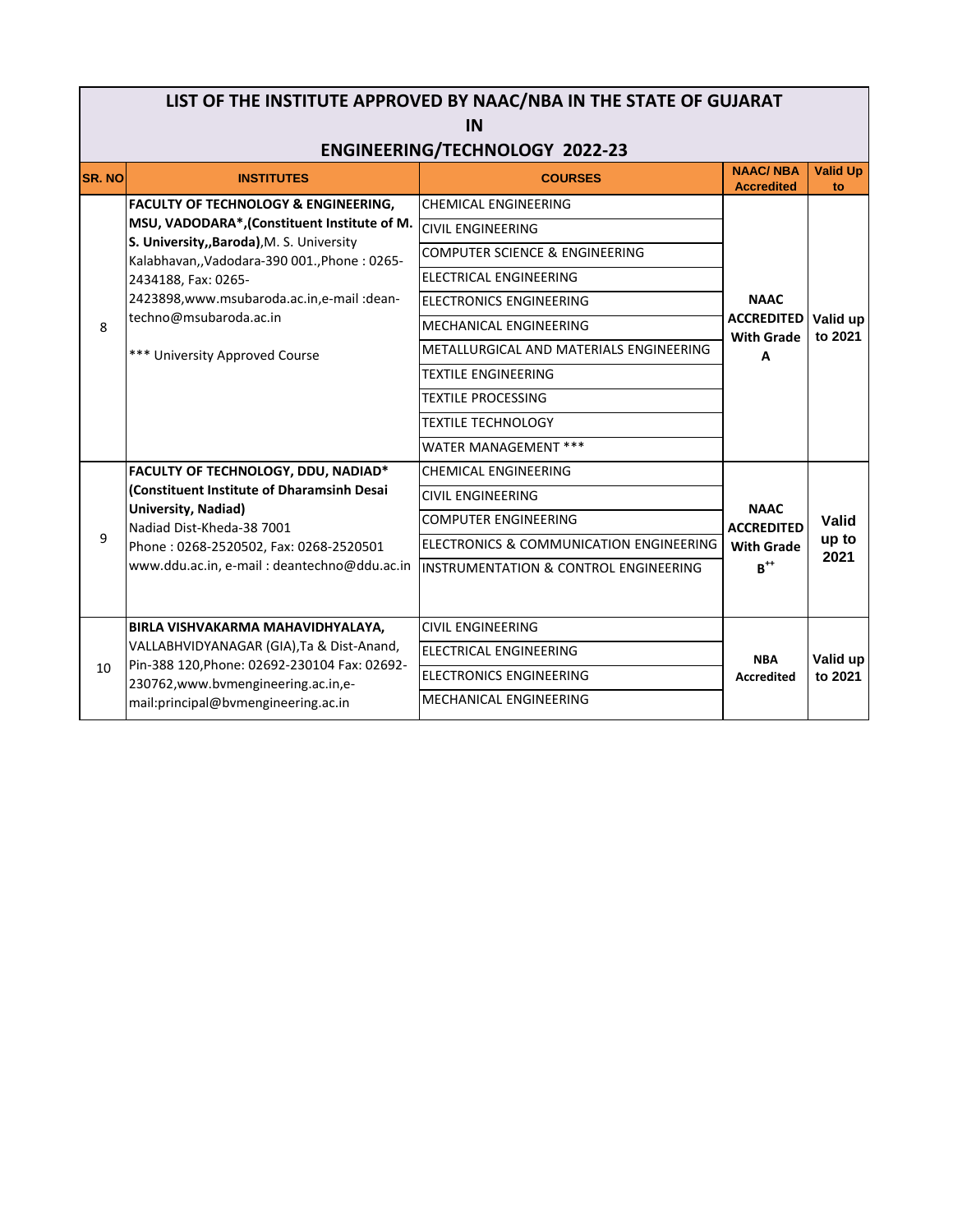#### **SR. NO INSTITUTES COURSES NAAC/ NBA Accredited Valid Up to LIST OF THE INSTITUTE APPROVED BY NAAC/NBA IN THE STATE OF GUJARAT IN ENGINEERING/TECHNOLOGY 2022-23** ELECTRICAL ENGINEERING FOOD PROCESSING TECHNOLOGY INFORMATION TECHNOLOGY MECHANICAL ENGINEERING CHEMICAL ENGINEERING CIVIL ENGINEERING AUTOMOBILE ENGINEERING CHEMICAL ENGINEERING CIVIL ENGINEERING COMPUTER ENGINEERING ELECTRICAL ENGINEERING ELECTRONICS & COMMUNICATION ENGINEERING INFORMATION TECHNOLOGY INFORMATION & COMMUNICATION **MECHATRONICS ENGINEERING** MECHANICAL ENGINEERING CIVIL ENGINEERING COMPUTER ENGINEERING ELECTRICAL ENGINEERING ELECTRONICS & COMMUNICATION ENGINEERING INFORMATION TECHNOLOGY MECHANICAL ENGINEERING COMPUTER ENGINEERING COMPUTER SCIENCE & ENGINEERING INFORMATION TECHNOLOGY COMPUTER ENGINEERING  $\overline{2}$ **ADITYA SILVER OAK INSTITUTE OF TECHNOLOGY - Within Limits of Ahmedabad Municipal Corporation Opp.** Bhagwat Vidyapith, Nr. Gujarat High Court, Nr. Gota Cross Road, S. G. Highway, Ahmedabad - 382 481. Phone : 079-66046304, 9099063464, 9687063464 Fax : 079-66046399 www.socet.edu.in **NBA ACCREDITED Valid up to 2024 NAAC ACCREDITED With Grade B+ Valid up to 2024 SELF FINANCE INSTITUTIONS NAAC Accredited With Grade A Valid up to 2021** 3 **CHHOTUBHAI GOPALBHAI PATEL INSTITUTE OF TECHNOLOGY, TARSADI (Constituent Institute of UKA TARSADI University, Bardoli)**  Maliba Campus, Gopal Vidyanagar, Bardoli-Mahuva Road, Bardoli-394 350 Dist. Surat. Phone: 9029357890 Fax : 255882 www.cgpit-bardoli.edu.in E-mail : director.cgpit@utu.ac.in **NBA ACCREDITED Valid up to 2022** 5 **Valid up to 2021** 1 **DEVANG PATEL INSTITUTE OF ADVANCE TECHNOLOGY AND RESEARCH\* (Constituent Institute of CHARUSAT University, Changa)**  Charotar University of Science & Technology, CHARUSAT-Campus, At Post: Changa, Off Nadiad-Petlad Highway, Taluka : Petlad, Dist. Anand-388 421.Phone : 02697-265121, Fax : 02697-247100, www.charusat.ac.in **A. D. PATEL INSTITUTE OF TECHNOLOGY**  Behind 4th Phase, GIDC,P.Box No-52, Vitthal Udyognagar, New V.V.Nagar, Dist-Anand- 388 121 Phone: 02692-233680 Fax: 02692-238180 www.adit.ac.in 4 **CHANDUBHAI S. PATEL INSTITUTE OF TECHNOLOGY** (Affiliated to CHARUSAT University, Changa) Charotar University of Science & Technology, CHARUSAT Campus, At Post: Changa, Taluka:Petlad, District: Anand-388 421 Phone: 02697–247500, Fax: 02697-247100 www.charusat.ac.in **NAAC Accredited With Grade A**

E-mail : principal.dptr@charusat.ac.in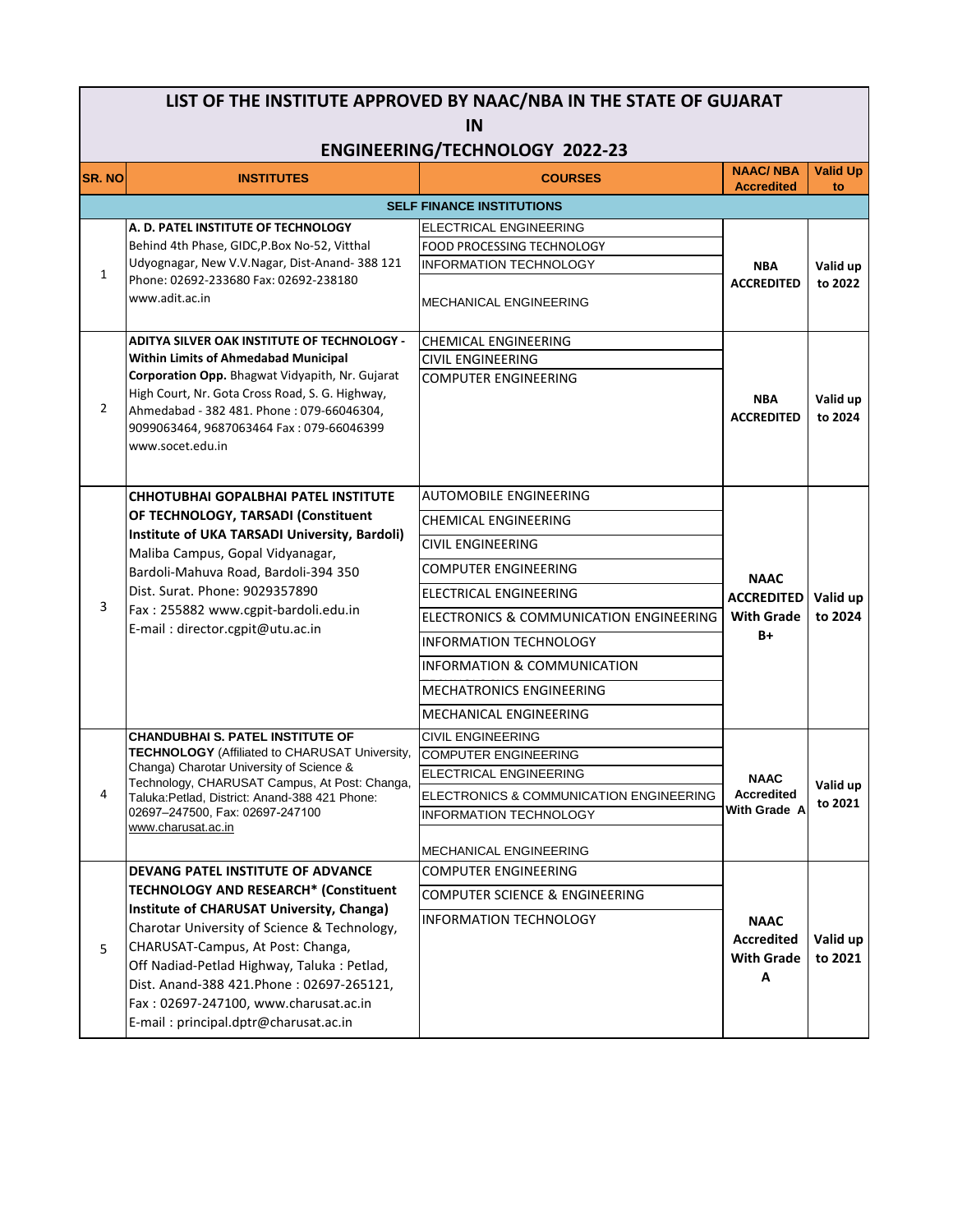# **LIST OF THE INSTITUTE APPROVED BY NAAC/NBA IN THE STATE OF GUJARAT IN**

### **ENGINEERING/TECHNOLOGY 2022-23**

| <b>SR. NO</b>  | <b>INSTITUTES</b>                                                                                                                                                                                                                                                 | <b>COURSES</b>                                          | <b>NAAC/NBA</b><br><b>Accredited</b>                           | <b>Valid Up</b><br>to |
|----------------|-------------------------------------------------------------------------------------------------------------------------------------------------------------------------------------------------------------------------------------------------------------------|---------------------------------------------------------|----------------------------------------------------------------|-----------------------|
| 6              | <b>DHIRUBHAI AMBANI INSTITUTE OF</b><br><b>INFORMATION AND COMMUNICATION</b><br><b>TECHNOLOGY</b> (University status conferred under<br>Gujarat Act No. 6 of 2003) Nr. Indroda Circle,<br>Gandhinagar-382 007 Phone: 079-30510574 / 575 /<br>576 www.daiict.ac.in | HONS IN ICT WITH MINOR IN COMPUTATIONAL<br>SCIENCE (CS) | <b>NAAC</b><br><b>ACCREDITED</b><br>With Grade A               | Valid up<br>to 2022   |
|                |                                                                                                                                                                                                                                                                   | INFORMATION & COMMUNICATION TECHNOLOGY                  |                                                                |                       |
| $\overline{7}$ | <b>G H PATEL COLLEGE OF ENGINEERING &amp;</b><br><b>TECHNOLOGY</b><br>Bakrol Road, Vallabh Vidyanagar, Dist.: Anand - 388<br>120 Phone: 02692-231651 Fax: 02692-236896<br>www.gcet.ac.in                                                                          | ELECTRONICS & COMMUNICATION ENGINEERING                 | <b>NBA</b><br><b>ACCREDITED</b>                                | Valid up<br>to 2021   |
|                |                                                                                                                                                                                                                                                                   | <b>MECHATRONICS</b>                                     |                                                                |                       |
|                | <b>INSTITUTE OF TECHNOLOGY, NIRMA</b><br><b>UNIVERSITY***</b>                                                                                                                                                                                                     | <b>CHEMICAL ENGINEERING</b>                             |                                                                |                       |
|                |                                                                                                                                                                                                                                                                   | <b>CIVIL ENGINEERING</b>                                |                                                                |                       |
|                | (Affiliated to Nirma University, Ahmedabad) Sarkhej-                                                                                                                                                                                                              | <b>COMPUTER ENGINEERING</b>                             | <b>NAAC</b>                                                    |                       |
| 8              | Gandhinagar Highway, Via: Gota, Village: Chharodi,<br>Ahmedabad - 382 481 Phone: 02717-241911-15,                                                                                                                                                                 | <b>ELECTRICAL ENGINEERING</b>                           | <b>ACCREDITED</b>                                              | Valid up              |
|                | 241271 Fax: 02717-241916 - 17 www.nirmauni.ac.in                                                                                                                                                                                                                  | ELECTRONICS & COMMUNICATION ENGINEERING                 | <b>With Grade</b><br>A+                                        | to 2025               |
|                |                                                                                                                                                                                                                                                                   | INSTRUMENTATION & CONTROL ENGINEERING                   |                                                                |                       |
|                |                                                                                                                                                                                                                                                                   | <b>MECHANICAL ENGINEERING</b>                           |                                                                |                       |
|                | INSTITUTE OF TECHNOLOGY, NIRMA                                                                                                                                                                                                                                    | <b>CHEMICAL ENGINEERING</b>                             | <b>NBA Accredited</b><br><b>NBA Accredited</b>                 | Valid up<br>to 2021   |
|                | UNIVERSITY***                                                                                                                                                                                                                                                     | <b>COMPUTER ENGINEERING</b>                             |                                                                |                       |
|                | (Affiliated to Nirma University, Ahmedabad) Sarkhej-                                                                                                                                                                                                              | ELECTRONICS & COMMUNICATION ENGINEERING                 |                                                                |                       |
| 9              | Gandhinagar Highway, Via: Gota, Village: Chharodi,<br>Ahmedabad - 382 481 Phone: 02717-241911-15,<br>241271 Fax: 02717-241916 - 17 www.nirmauni.ac.in                                                                                                             | <b>MECHANICAL ENGINEERING</b>                           |                                                                |                       |
|                |                                                                                                                                                                                                                                                                   | <b>CIVIL ENGINEERING</b>                                |                                                                | Valid up<br>to 2023   |
|                |                                                                                                                                                                                                                                                                   | ELECTRICAL ENGINEERING                                  |                                                                |                       |
|                |                                                                                                                                                                                                                                                                   | INSTRUMENTATION & CONTROL ENGINEERING                   |                                                                |                       |
|                | <b>SARVAJANIK COLLEGE OF ENGINEERING &amp;</b>                                                                                                                                                                                                                    | <b>ELECTRICAL ENGINEERING</b>                           |                                                                | Valid up<br>to 2022   |
|                | <b>TECHNOLOGY</b>                                                                                                                                                                                                                                                 | ELECTRONICS & COMMUNICATION ENGINEERING                 |                                                                |                       |
|                | Dr. R.K.Desai Marg, Opp. Mission Hospital,<br>Athwalines, Surat, Ta-Choryasi, Surat - 395 001                                                                                                                                                                     | INSTRUMENTATION & CONTROL ENGINEERING                   | <b>NBA Accredited</b>                                          |                       |
| 10             | Phone: 0261-2240146, 2240147, 2240148 Fax: 0261-<br>2240145 www.scet.ac.in                                                                                                                                                                                        | <b>TEXTILE TECHNOLOGY</b>                               |                                                                |                       |
|                | <b>MARWADI EDUCATION FOUNDATION'S GROUP</b><br>OF INSTITUTIONS, FACULTY OF ENGINEERING<br>At Village: Gauridad, Morbi Road, Rajkot-360 003<br>Phone: 0281-2923112 Fax: 0281-2924154<br>www.marwadieducation.edu.in                                                | <b>CIVIL ENGINEERING</b>                                | <b>NAAC</b><br><b>ACCREDITED</b><br><b>With Grade</b><br>$A^+$ | Valid up<br>to 2022   |
|                |                                                                                                                                                                                                                                                                   | <b>COMPUTER ENGINEERING</b>                             |                                                                |                       |
|                |                                                                                                                                                                                                                                                                   | ELECTRICAL ENGINEERING                                  |                                                                |                       |
| 11             |                                                                                                                                                                                                                                                                   | <b>ENVIRONMENTAL ENGINEERING</b>                        |                                                                |                       |
|                |                                                                                                                                                                                                                                                                   | <b>INFORMATION TECHNOLOGY</b>                           |                                                                |                       |
|                |                                                                                                                                                                                                                                                                   | <b>MECHANICAL ENGINEERING</b>                           |                                                                |                       |
|                | <b>PANDIT DEENDAYAL PETROLEUM</b><br><b>UNIVERSITY*** (Affiliated to Pandit Deendayal</b><br>Petroleum University) Raisan Village, Gandhinagar-<br>382 007 Phone: 079-23275060 Fax: 079-23275030<br>www.pdpu.ac.in                                                | <b>CHEMICAL ENGINEERING</b>                             | <b>NAAC</b><br><b>ACCREDITED</b><br>With Grade A               | Valid up<br>to 2021   |
|                |                                                                                                                                                                                                                                                                   | <b>CIVIL ENGINEERING</b>                                |                                                                |                       |
|                |                                                                                                                                                                                                                                                                   | ELECTRICAL ENGINEERING                                  |                                                                |                       |
| 12             |                                                                                                                                                                                                                                                                   | <b>COMPUTER ENGINEERING</b>                             |                                                                |                       |
|                |                                                                                                                                                                                                                                                                   | INFORMATION & COMMUNICATION TECHNOLOGY                  |                                                                |                       |
|                |                                                                                                                                                                                                                                                                   | MECHANICAL ENGINEERING                                  |                                                                |                       |
|                |                                                                                                                                                                                                                                                                   | PETROLEUM ENGINEERING                                   |                                                                |                       |
|                |                                                                                                                                                                                                                                                                   |                                                         | <b>NBA</b>                                                     | Valid up              |
|                |                                                                                                                                                                                                                                                                   | PETROLEUM ENGINEERING                                   | <b>Accredited</b>                                              | to 2024               |